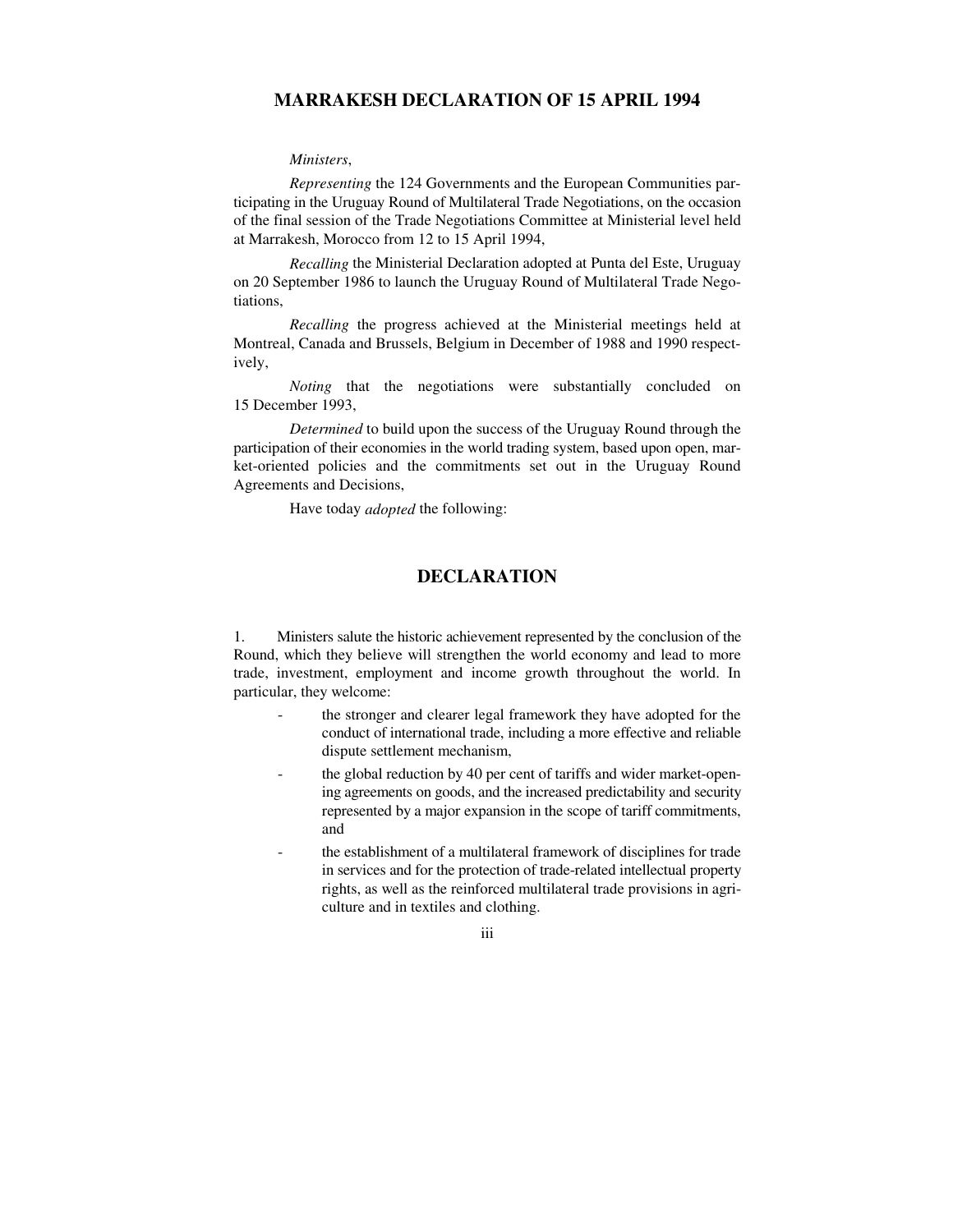2. Ministers affirm that the establishment of the World Trade Organization (WTO) ushers in a new era of global economic cooperation, reflecting the widespread desire to operate in a fairer and more open multilateral trading system for the benefit and welfare of their peoples. Ministers express their determination to resist protectionist pressures of all kinds. They believe that the trade liberalization and strengthened rules achieved in the Uruguay Round will lead to a progressively more open world trading environment. Ministers undertake, with immediate effect and until the entry into force of the WTO, not to take any trade measures that would undermine or adversely affect the results of the Uruguay Round negotiations or their implementation.

3. Ministers confirm their resolution to strive for greater global coherence of policies in the fields of trade, money and finance, including cooperation between the WTO, the IMF and the World Bank for that purpose.

4. Ministers welcome the fact that participation in the Uruguay Round was considerably wider than in any previous multilateral trade negotiation and, in particular, that developing countries played a notably active rôle in it. This has marked a historic step towards a more balanced and integrated global trade partnership. Ministers note that during the period these negotiations were underway significant measures of economic reform and autonomous trade liberalization were implemented in many developing countries and formerly centrally planned economies.

5. Ministers recall that the results of the negotiations embody provisions conferring differential and more favourable treatment for developing economies, including special attention to the particular situation of least-developed countries. Ministers recognize the importance of the implementation of these provisions for the leastdeveloped countries and declare their intention to continue to assist and facilitate the expansion of their trade and investment opportunities. They agree to keep under regular review by the Ministerial Conference and the appropriate organs of the WTO the impact of the results of the Round on the least-developed countries as well as on the net food-importing developing countries, with a view to fostering positive measures to enable them to achieve their development objectives. Ministers recognize the need for strengthening the capability of the GATT and the WTO to provide increased technical assistance in their areas of competence, and in particular to substantially expand its provision to the least-developed countries.

6. Ministers declare that their signature of the "Final Act Embodying the Results of the Uruguay Round of Multilateral Trade Negotiations" and their adoption of associated Ministerial Decisions initiates the transition from the GATT to the WTO. They have in particular established a Preparatory Committee to lay the ground for the entry into force of the WTO Agreement and commit themselves to seek to complete all steps necessary to ratify the WTO Agreement so that it can enter into force by 1 January 1995 or as early as possible thereafter. Ministers have furthermore adopted a Decision on Trade and Environment.

7. Ministers express their sincere gratitude to His Majesty King Hassan II for his personal contribution to the success of this Ministerial Meeting, and to his

iv